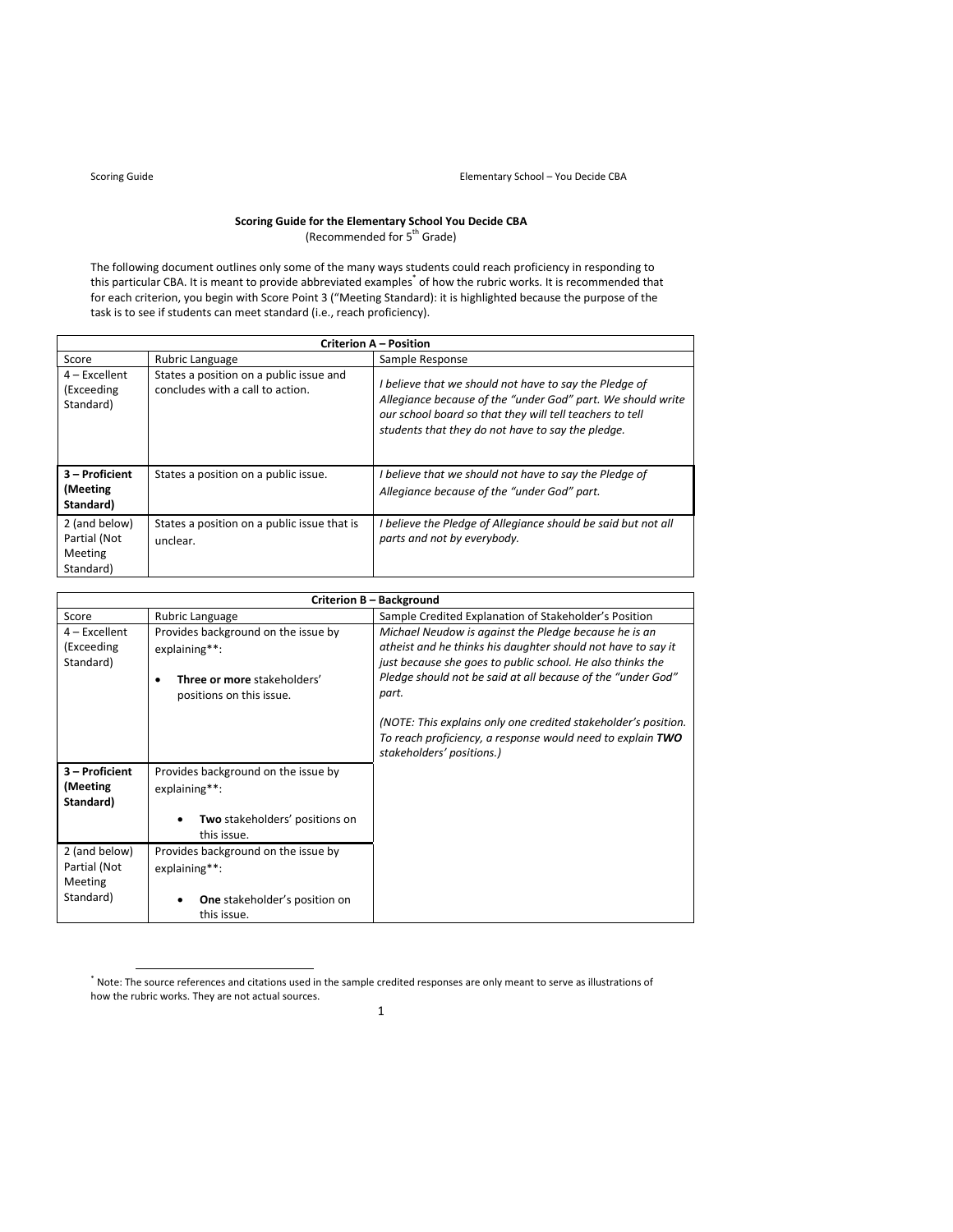| <b>Criterion C - Reasons &amp; Evidence</b>           |                                                                                                                                                                                                                                                                        |                                                                                                                                                                                                                                                                                                                                                                             |  |  |  |
|-------------------------------------------------------|------------------------------------------------------------------------------------------------------------------------------------------------------------------------------------------------------------------------------------------------------------------------|-----------------------------------------------------------------------------------------------------------------------------------------------------------------------------------------------------------------------------------------------------------------------------------------------------------------------------------------------------------------------------|--|--|--|
| Score                                                 | Rubric Language                                                                                                                                                                                                                                                        | Sample Response                                                                                                                                                                                                                                                                                                                                                             |  |  |  |
| $4$ – Excellent<br>(Exceeding<br>Standard)            | Provides reason(s) for the position<br>supported by evidence.<br>The evidence includes:<br>An explanation of how a right relates<br>to the position on the issue.<br><b>AND</b><br>An explanation of how the common<br>good relates to the position on the<br>issue.   | The Bill of Rights says that the government cannot force<br>people to follow one religion. The "under God" part of the<br>Pledge forces people who don't believe in God to deal with a<br>religious belief. While I think we should all state a pledge<br>together to show our unity and to build a stronger country, it<br>does not have to have anything about God in it. |  |  |  |
| 3 - Proficient<br>(Meeting<br>Standard)               | Provides reason(s) for the position<br>supported by evidence.<br>The evidence includes:<br>An explanation of how a right relates<br>٠<br>to the position on the issue.<br>OR<br>An explanation of how the common<br>٠<br>good relates to the position on the<br>issue. | The Bill of Rights says that the government cannot force<br>people to follow one religion. The "under God" part of the<br>Pledge forces people who don't believe in God to deal with a<br>religious belief.                                                                                                                                                                 |  |  |  |
| 2 (and below)<br>Partial (Not<br>Meeting<br>Standard) | Provides reason(s) for the position with<br>supporting evidence but WITHOUT<br>relating the position to a right or the<br>common good.                                                                                                                                 | Forcing people to say the "under God" part of the Pledge of<br>Allegiance is unfair because it makes some people feel<br>uncomfortable.                                                                                                                                                                                                                                     |  |  |  |

| <b>Criterion D - Listing Sources</b>                  |                                                                                                              |                                                                                                                                                                                  |  |  |  |  |
|-------------------------------------------------------|--------------------------------------------------------------------------------------------------------------|----------------------------------------------------------------------------------------------------------------------------------------------------------------------------------|--|--|--|--|
| Score                                                 | Rubric Language                                                                                              | Sample Credited Source Reference & Citation                                                                                                                                      |  |  |  |  |
| $4$ – Excellent<br>(Exceeding<br>Standard)            | Lists three sources including the title,<br>$\bullet$<br>author, type of source, and date of<br>each source. | Klein, J. Is Neudow Right? Time for Kids. March 2003. (online<br>article)                                                                                                        |  |  |  |  |
| 3 - Proficient<br>(Meeting<br>Standard)               | Lists two sources including the title,<br>$\bullet$<br>author, type of source, and date of<br>each source.   | (Note: This list includes only one source. To reach<br>proficiency, students would need to list THREE sources. In<br>addition, it is recommended that teachers have a designated |  |  |  |  |
| 2 (and below)<br>Partial (Not<br>Meeting<br>Standard) | Lists one source including the title,<br>$\bullet$<br>author, type of source, and date of<br>the source.     | format for listing sources.)                                                                                                                                                     |  |  |  |  |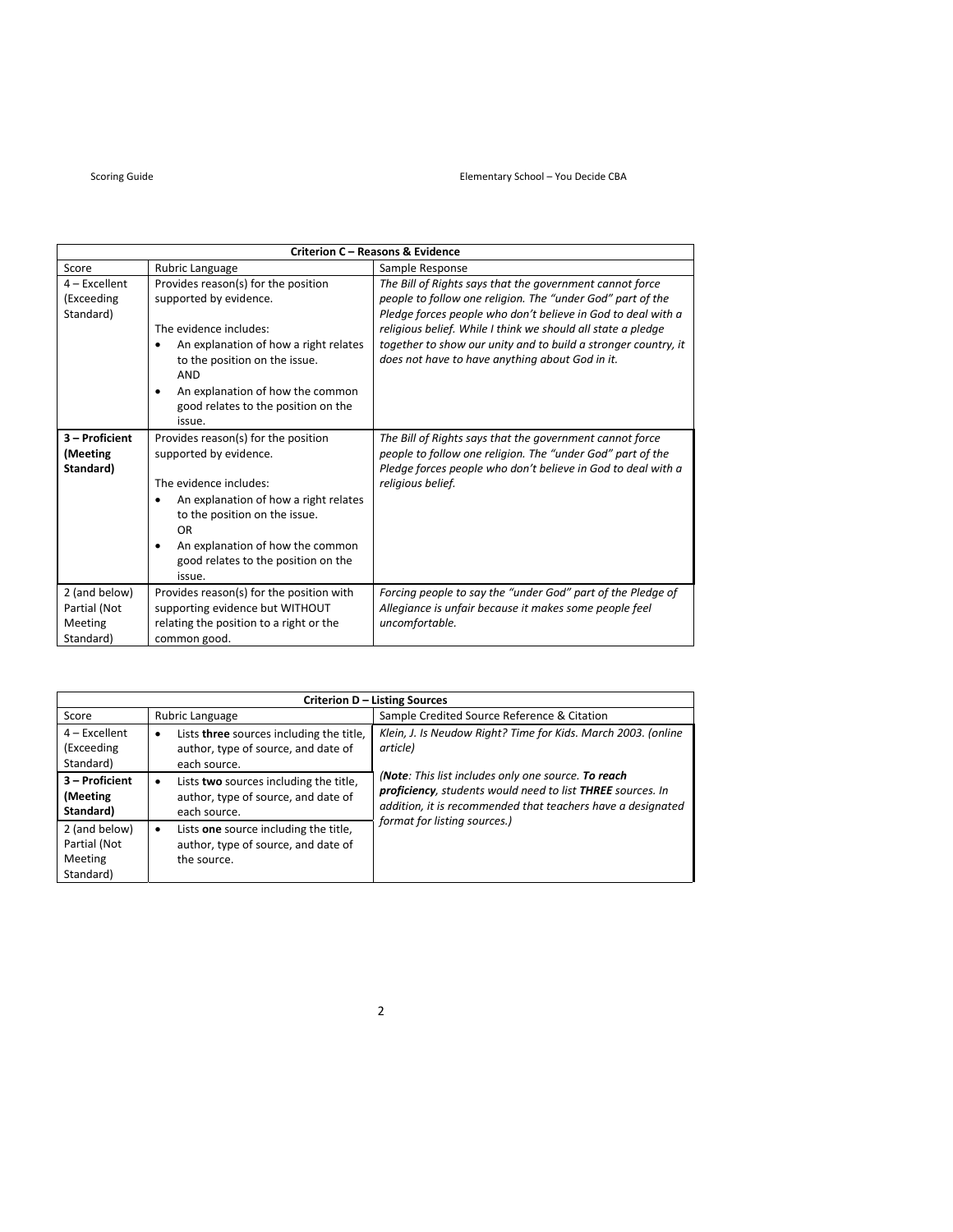Scoring Guide **Scoring Guide 
Scoring Guide CRA** 

### **Sample Paper #1 – ES You Decide CBA**

I think that the new laws about texting or calling someone on a handheld cell phone are good for the community, They will cause less accidents and keep drivers more focused on the road. The new laws will also give people more control of their vehicle. Even if you use a Bluetooth or a phone connected to the car while speeding or getting in an accident, you will be fined.

Although I think this of the new cell phone laws, others, including phone and motor companies, dissagree. According to AAA's studies, reaching into a glove compartment or talking to other passengers is more distracting then texting or talking on a cell phone. I say this is only equally distracting.

 Evidence that inspired the bills to be enforced, include the reason Billy Williams and his mother stood by gov. Chris Gregoire when she signed the two bills. The twelve year old boy was hit by a distracted driver while walking to his bus. He suffered brain damage and was in a coma for nearly a month. The bill was also inspired by two scientists that died in a crash caused by a distracted man driving an overweight logging truck, and a fiftythree year old man was using his BlackBerry, hit a stopped car in traffic, causing a chain reaction that hit three cars and a bus carrying twenty eight passengers. No one was seriously injured though.

 After interviewing several members of my family, my classmates, and talking to the superintendent, I have found that there must be many other citizens as well, that find the new law helpful. Although stake‐holder have rights to own and use a cell phone, and the right to talk to anyone anytime, the facts I have gotten, prove that the responsibilities of the road are far more important.

In conclusion, the new laws will help keep roads safe from accidents. The text messaging ban will be enforced January 1<sup>st</sup>, 2008, along with the cellphone law on July 1<sup>st</sup>, 2008. After the Laws are enforced, any citizen that texts or uses a cell phone while driving a motor vehicle, will receive from \$101 fine, all the way up to a \$250 fine. \*

- **Comment [c1]:** Criterion A Position: It clearly states a position on a public issue.
- **Comment [c2]:** Criterion C Reasons & Evidence: The response provides reasons for the position. However, the response does not explain how a right or the common good relates to the position on the issue.
- **Comment [c3]:** Criterion B Background: Response provides a concrete detail and commentary related to one stakeholder's position on the issue: that of AAA.
- **Comment [c4]:** Criterion B Background: Response provides a concrete detail and commentary related to one stakeholder's position on the issue: that of Billy Williams and his mother.
- **Comment [c5]:** Criterion C Reasons and Evidence: Student provides evidence for the reasons.
- **Comment [c6]:** Criterion B Background: Response mentions other stakeholders but it is not specific enough to receive additional credit.
- **Comment [c7]:** Criterion C Reasons & Evidence: The response references safer roads but this is not sufficient to credit connecting the position to the common good.
- **Comment [c8]:** Criterion D Sources: no reference to sources.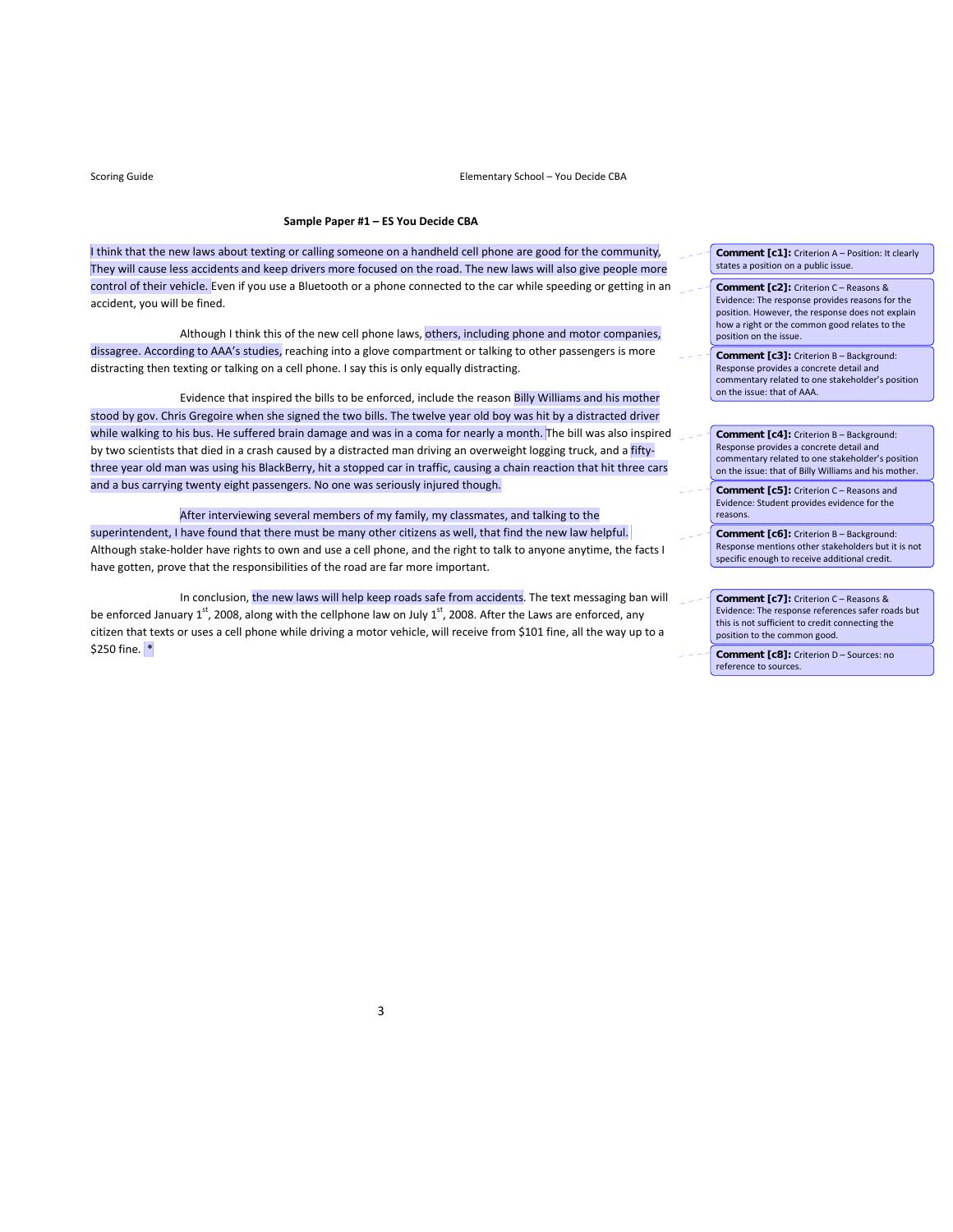Scoring Guide **School – You Decide CBA Elementary School – You Decide CBA** 

**Scoring Matrix** – Elementary – You Decide - Paper: \_\_\_\_1\_\_\_\_\_\_\_

# CRITERION A

The responses receives a 3 for Position. It clearly states a position on a public issue in the first sentence (I think that the new laws about texting or calling someone on a handheld cell phone are good for the community). However, it does not conclude with a call to action. Hence, the response can earn no more than a 3 for this criterion.

| <b>Position -CRITERION A:</b>               |            |                                                                                                                   |  |  |  |
|---------------------------------------------|------------|-------------------------------------------------------------------------------------------------------------------|--|--|--|
|                                             | Yes or No? | <b>Comments</b>                                                                                                   |  |  |  |
| Provides reasons for a possible<br>position |            |                                                                                                                   |  |  |  |
| States a position on a public issue<br>that | Yes        | I think that the new laws about texting or calling someone on a<br>handheld cell phone are good for the community |  |  |  |
| is clear                                    | Yes        | Clearly stated in the first sentence                                                                              |  |  |  |
| and concludes with a call to action.        | No         | The law has already been passed.                                                                                  |  |  |  |

Score: \_\_\_3\_\_

# CRITERION B

The response receives a 3 for Background. It provides a concrete detail and commentary related to two stakeholders' positions on the issue: that of the AAA (referencing the study as its concrete detail) and Billy and his mother (referencing the accident he suffered). The response also mentions other stakeholders (classmates, family) but it is not specific enough to receive additional credit. Hence, it receives a 3 for this criterion.

| Background-Stakeholders-<br><b>CRITERION B:</b>     | Yes or No?  | <b>Clear Statement of</b><br><b>Stakeholder's Position</b><br>(Commentary) | <b>Specific Evidence to</b><br><b>Support Position</b><br>(Concrete Detail) | <b>Comments</b>          |
|-----------------------------------------------------|-------------|----------------------------------------------------------------------------|-----------------------------------------------------------------------------|--------------------------|
| Provides background on the                          | <b>Yes</b>  |                                                                            |                                                                             | Describes accidents      |
| issue                                               |             |                                                                            |                                                                             | that led up the law      |
| by explaining:                                      | $Yes - AAA$ | States that motor                                                          | Study on driving                                                            | AAA – study on driving   |
|                                                     |             | companies are                                                              | distractions                                                                | distractions - anti-text |
| <b>One</b> stakeholder's position on<br>this issue. |             | opposed to text ban                                                        |                                                                             | ban                      |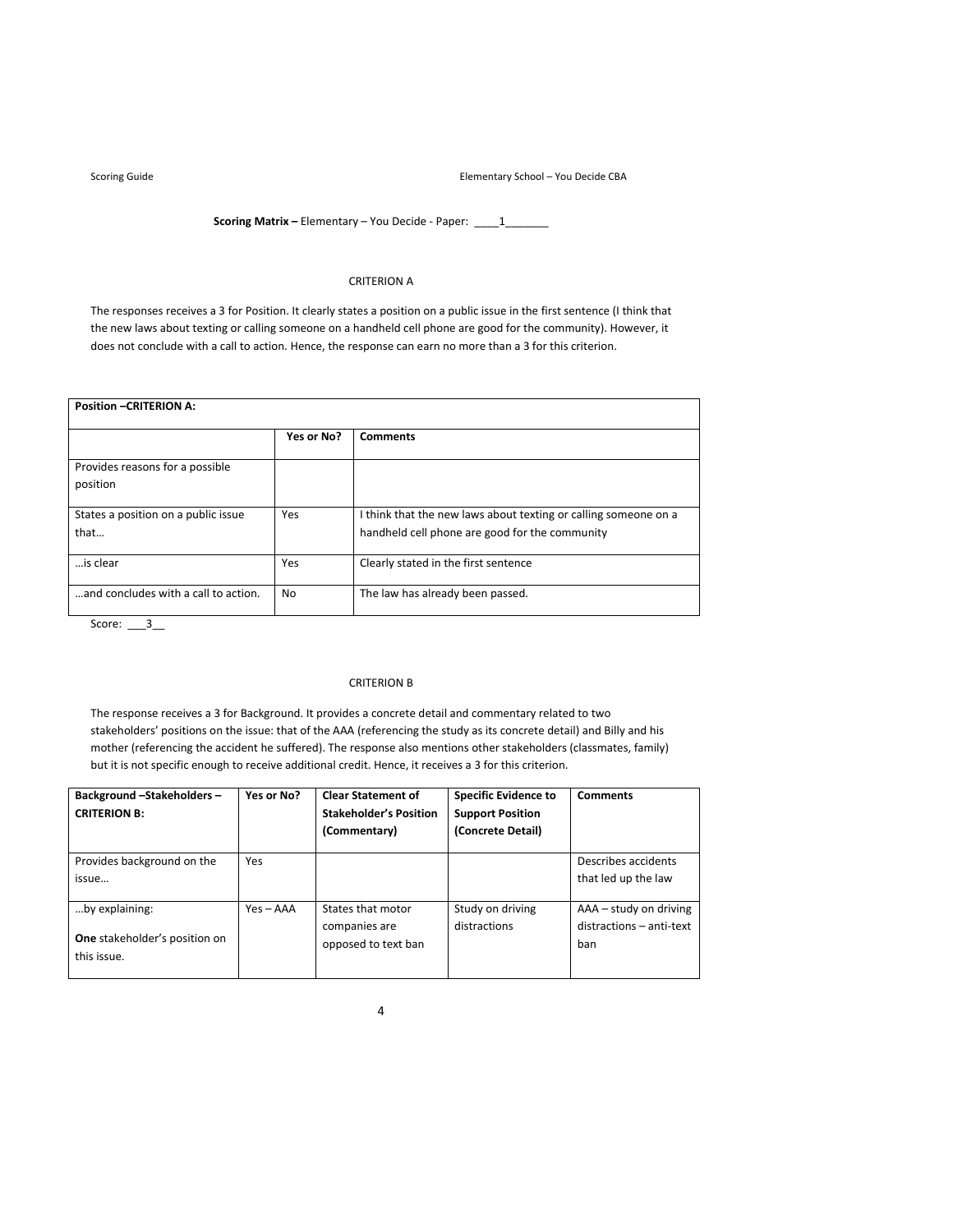### Elementary School – You Decide CBA

| Scoring Guide |  |
|---------------|--|
|               |  |

| by explaining:                                    | $Yes - Billy$     | Stood by the governor | Description of |  |
|---------------------------------------------------|-------------------|-----------------------|----------------|--|
| a SECOND stakeholder's<br>position on this issue. | and his<br>mother |                       | accident       |  |
| by explaining:                                    | $No$ – other      |                       |                |  |
| a THIRD stakeholder's position<br>on this issue.  | classmates        |                       |                |  |

Score:  $\frac{3}{2}$ 

# CRITERION C

The response earns a 2 for reasons and evidence. The response provides reasons to support the position (e.g., the new law will cause less accidents and keep drivers more focused on the road) and supports these reasons with some evidence to support these reasons (fifty-three year old man using his BlackBerry when he caused an accident). However, the response does not explain in explicit terms how this position relates to a right or the common good. While the response does discuss safer roads, this is not adequately specific or explicit to be credited as an explanation of how the position relates to the common good. Hence, the response earns a 2 for this criterion.

| Reasons/Evidence - Rights & Common Good -<br><b>CRITERION C:</b>                                | Yes or No? | Accurate? | <b>Comments</b>                                                                                                                                                     |
|-------------------------------------------------------------------------------------------------|------------|-----------|---------------------------------------------------------------------------------------------------------------------------------------------------------------------|
| Provides reason(s) for the position                                                             | Yes        |           | First paragraph - Will cause less<br>accidents and keep drivers<br>more focused on the road. The<br>new laws will also give people<br>more control of their vehicle |
| Supported by evidence                                                                           | Yes        |           | fifty-three year old man was<br>using his BlackBerry when he<br>caused an accident                                                                                  |
| The evidence includes<br>An explanation of how a right relates to the position<br>on the issue. | <b>No</b>  |           |                                                                                                                                                                     |
| An explanation of how the common good relates to<br>the position on the issue.                  | <b>No</b>  |           | Reference to safer roads is not<br>sufficiently explicit or specific                                                                                                |

Score:  $2$ 

CRITERION D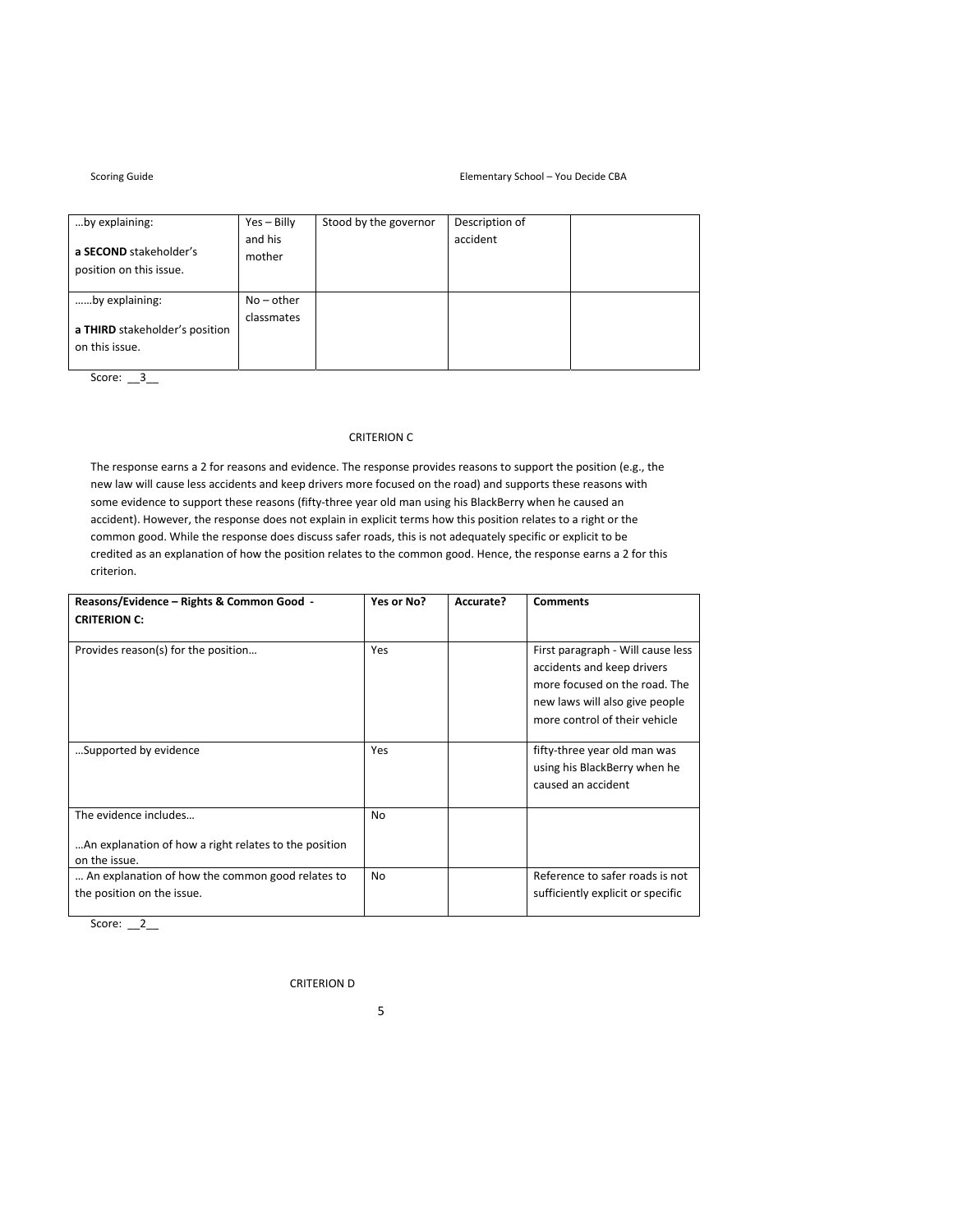The response receives a 0 for sources. It does not list any sources and thus, cannot receive any credit for this criterion.

| Yes/      | Paraphrases/                    | Relevant/   | <b>Comments</b> |
|-----------|---------------------------------|-------------|-----------------|
| No?       | <b>Quotes Source?</b>           | Supportive? |                 |
| <b>No</b> |                                 |             |                 |
|           |                                 |             |                 |
|           |                                 |             |                 |
|           |                                 |             |                 |
|           |                                 |             |                 |
|           |                                 |             |                 |
|           |                                 |             |                 |
|           |                                 |             |                 |
|           |                                 |             |                 |
|           |                                 |             |                 |
|           |                                 |             |                 |
|           | of source, and date of a SECOND |             |                 |

Score: \_0\_\_\_\_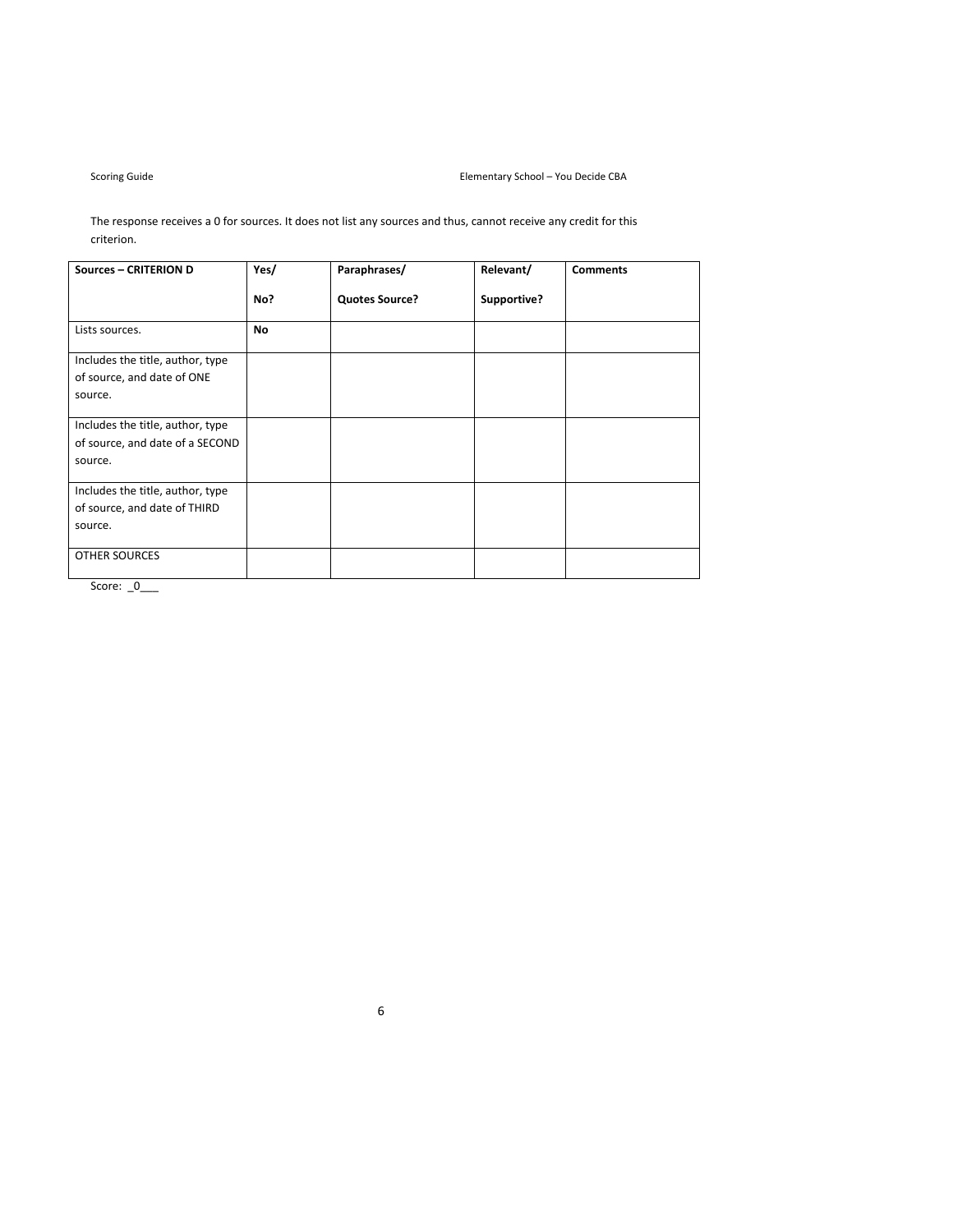# **Sample Paper #2 – ES You Decide CBA**

Do you watch the news on TV when you get home from school, from work or from your trip to Hawaii to catch up on information? Well if you have then you probably been hearing about the gas prices going up or the most recent car accident on the highway. For me I focus on the news around the world like the build-up of more troops for the war in Iraq and what President Bush and Howard Dean have to say about that topic. A lot of people, including me, are not for the war. There are people like President Bush, who do support more troops in Iraq. It's such a controversial idea it makes me wonder why there really is a war.

 One stakeholder that is against the war is Howard Dean. Dean is part of the Democratic Party and Governor of Vermont. He feels that the president is spending too much time on the war and must do more on more important issues like the environment along with pollution. Howards believes it's his patriot duty to urge a different path to protecting America's security. Dean has a great deal of concern when the NGT (National Guard Troops) are being take off the Mexico/Arizona boarder to go train Iraqi troops in Iraq. Also, on a USA Today about if we should send more troops to Iraq, 61% say we should have never invaded Iraq. Also did you know that Howard Dean also believes that everyone in the United States and Iraq have the right to peace and tranquility. He believes that because when the troops go to Iraq and cause disruption it takes away all the peace and tranquility we have.

 One of the biggest reasons we are in war is because of President George W. Bush. He is a huge part of the war and one of his beliefs is that the price of giving up on the war would be paid in the American lives now and in the years to come. Therefore, he wants the war to be made in peace when it is over. He also says that after we build the troops and make things safer for the Iraqis he would agree to start pulling out the American troops slowly. He needs more troops to secure the capital of Baghdad, curtails violence and train U.S. troops. He also needs our troops to train Iraqi troops to guard the country's boarders and to pursue Al Qaeda. His opinion about this public issue could fall under the category of a democratic ideal of freedom. He thinks from sending more troops to Iraq it will keep the Iraqis free.

 And last, my opinion, on the troop build up in Iraq. It is that we, the USA, shouldn't keep sending more troops to Iraq. One reason I think that is if the president does decide to send more troops then that will mean higher taxes to pay for guns, uniforms etc. and more lives at risk. Another reason is the same as Howard Dean's which is that President Bush should focus on more important issues. For example, he should be paying more attention to the environment and pollution. Do you agree with me that ever since the war started there has been madness? Well then the solution to stopping all the madness is to stop the war, too. My opinion about this public issue is supported by the right to freedom of belief. I think sending more troops is wrong and I can think what I want to think.

 I became interested in this topic because I have seen it all over the news and in newspapers, too. I noticed that this is a very controversial subject and many different opinions and that is what made me so interested in it. Before researching I thought that the USA shouldn't keep sending troops to Iraq. Now after researching I still feel the same way but have learned that the people with different opinions have very good reasons for what they believe. We as citizens of the USA have the right to freedom of speech and belief and that is why there are many different people and opinions about this country.

References

**Comment [c9]:** Criterion A – Position: Response states a clear position.

**Comment [c10]:** Criterion B – Background: Response provides a concrete detail and commentary related to Howard Dean's position.

**Comment [c11]:** Criterion C – Reasons and Evidence: Response references how Dean's position against the war and more troops relates to the right to peace and tranquility but this is not connected to the student's position.

**Comment [c12]:** Criterion B – Background: Response provides commentary related to George W Bush's position.

**Comment [c13]:** Criterion B – Background: Response provides a concrete detail related to George W Bush's position.

**Comment [c14]:** Criterion C – Reasons and Evidence: Response provides reasons and evidence for the position.

**Comment [c15]:** Criterion A – Position: Response comes close but does not actually give a call to action.

**Comment [c16]:** Criterion C – Reasons and Evidence: Criterion C – Reasons and Evidence: Response references how the student's position against the war and more troops relates to the right to the freedom of belief but the explanation of how this right supports the position is unclear.

**Comment [c17]:** Criterion D – Sources: Response provides a list of sources but does not provide author, date, or type of source for these references.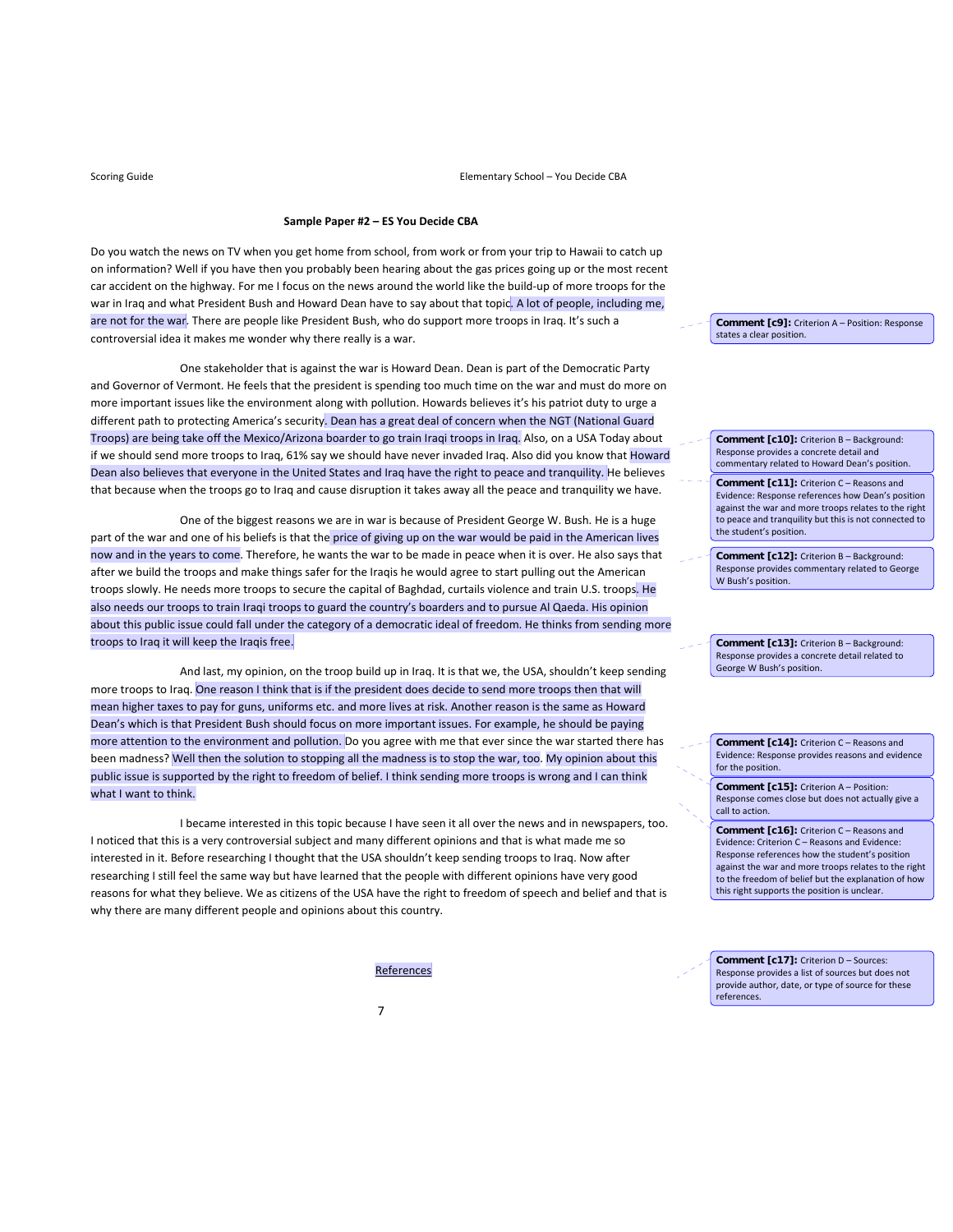- 1. http://www.whitehouse.gov/infocus/iraq/
- 2. http://www.msnbc.msn.com/is/18654101/
- 3. http://news.yahoo.com/s/ap/20070511/ap\_on\_re\_eu/britain\_iraw\_talabani
- 4. http://usatoday.com/news/washington/2007-01-08-gallup-poll\_x.htm
- 5. http://www.thruth.org/docs\_2006/043007K.shtml
- 6. http://www.latimes.com/news/nationworld/nation/la‐na‐bush25may25,1,2545903.story?tra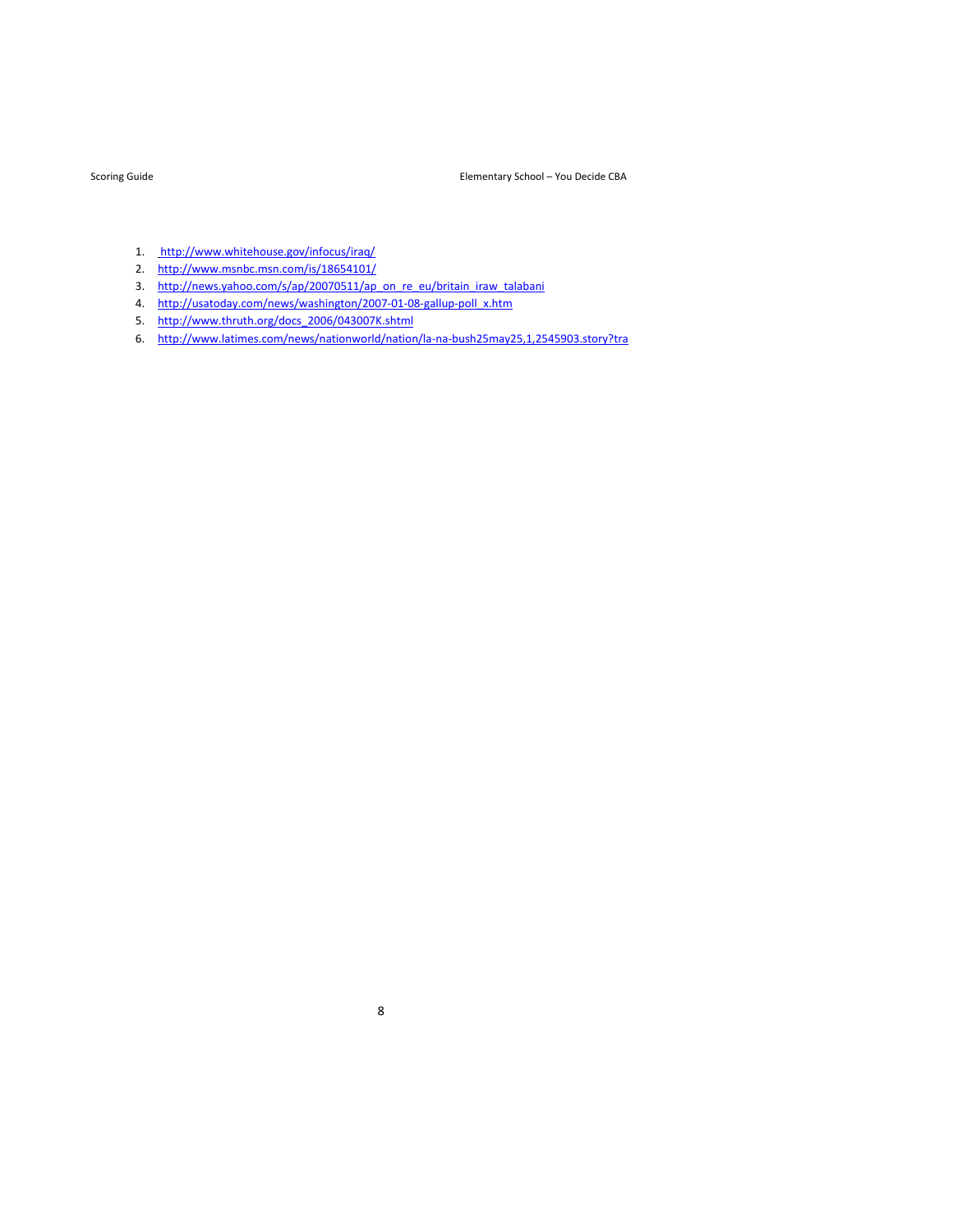┓

# **Scoring Matrix –** Elementary – You Decide – Paper #2

# CRITERION A

The responses receives a 3 for Position. It clearly states a position on a public issue in the first paragraph (I am against the war…and we shouldn't keep sending more troops). However, it does not conclude with a call to action. Hence, the response can earn no more than a 3 for this criterion.

| <b>Position -CRITERION A:</b>               |            |                                                                          |  |  |  |
|---------------------------------------------|------------|--------------------------------------------------------------------------|--|--|--|
|                                             | Yes or No? | <b>Comments</b>                                                          |  |  |  |
| Provides reasons for a possible<br>position |            |                                                                          |  |  |  |
| States a position on a public issue<br>that | Yes        | I am against the war and we shouldn't keep sending more<br>troops        |  |  |  |
| is clear                                    | Yes        | Clearly stated in the first paragraph                                    |  |  |  |
| and concludes with a call to action.        | No.        | Then the solution to stopping all the madness is to stop the war,<br>too |  |  |  |

Score:  $\frac{3}{2}$ 

## CRITERION B

The response receives a 3 for Background. It provides a concrete detail and commentary related to two stakeholders' positions on the issue: that of Howard Dean (referencing his belief that troops should be working on the border in the US as its concrete detail) and George W. Bush (referencing his belief in the need to pursue Al Qaeda). Hence, it receives a 3 for this criterion.

| Background-Stakeholders-<br><b>CRITERION B:</b> | Yes or No?           | <b>Clear Statement of</b><br><b>Stakeholder's Position</b><br>(Commentary) | <b>Specific Evidence to</b><br><b>Support Position</b><br>(Concrete Detail) | <b>Comments</b> |
|-------------------------------------------------|----------------------|----------------------------------------------------------------------------|-----------------------------------------------------------------------------|-----------------|
| Provides background on the<br>issue             | Yes                  |                                                                            |                                                                             |                 |
| by explaining:                                  | $Yes -$              | He feels that the                                                          | troops should be                                                            |                 |
| One stakeholder's position on<br>this issue.    | Howard<br>Dean       | president is spending<br>too much time on the<br>war                       | working on the<br>border in the US                                          |                 |
| by explaining:                                  | $Yes -$<br>George W. | Send more troops                                                           | to pursue Al Qaeda                                                          |                 |
| a SECOND stakeholder's                          |                      |                                                                            |                                                                             |                 |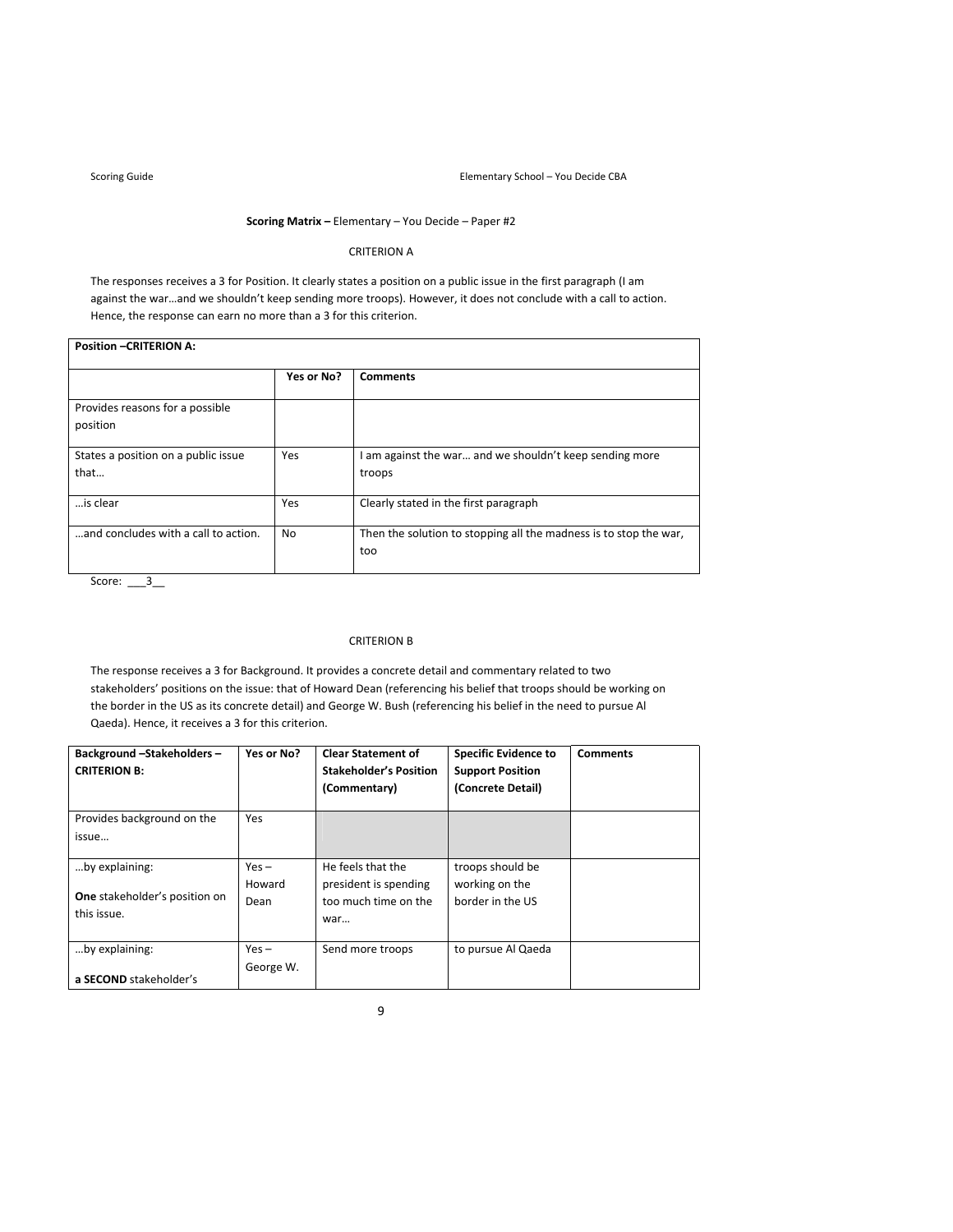### Scoring Guide **School – You Decide CBA Elementary School – You Decide CBA**

| position on this issue.                          | Bush |  |  |
|--------------------------------------------------|------|--|--|
| by explaining:                                   | No   |  |  |
| a THIRD stakeholder's position<br>on this issue. |      |  |  |
|                                                  |      |  |  |

Score: \_\_3\_\_

# CRITERION C

The response earns a 2 for reasons and evidence. The response provides reasons to support the position (e.g., more troops will mean higher taxes to pay for guns, uniforms etc. and more lives at risk) and supports these reasons with some evidence to support these reasons (Howard Dean's argument about the need to use troops at home). The response also references how Dean's position against the war and more troops relates to the right to peace and tranquility but this is not connected to the student's position. In addition, it references how the student's position against the war and more troops relates to the right to the freedom of belief but the explanation of how this right supports the position is not adequately explained. Hence, the response earns a 2 for this criterion.

| Reasons/Evidence - Rights & Common Good -<br><b>CRITERION C:</b>                                | Yes or No?     | Accurate? | <b>Comments</b>                                                                                                             |
|-------------------------------------------------------------------------------------------------|----------------|-----------|-----------------------------------------------------------------------------------------------------------------------------|
| Provides reason(s) for the position                                                             | Yes            |           | more troops will mean higher<br>taxes to pay for guns, uniforms<br>etc. and more lives at risk.                             |
| Supported by evidence                                                                           | Yes            |           | Howard Dean's argument<br>about use of troops                                                                               |
| The evidence includes<br>An explanation of how a right relates to the position<br>on the issue. | <b>No</b>      |           | Reference to how the "right to<br>freedom of belief" is related to<br>the student's position is not<br>adequately explained |
| An explanation of how the common good relates to<br>the position on the issue.                  | N <sub>0</sub> |           |                                                                                                                             |

Score:  $2_$ 

# CRITERION D

The response receives a 1 for sources. While it includes a list of several references at the end of the essay, it does not include the author, date, or type of source for each reference. Hence, the response earns a 1 for this criterion.